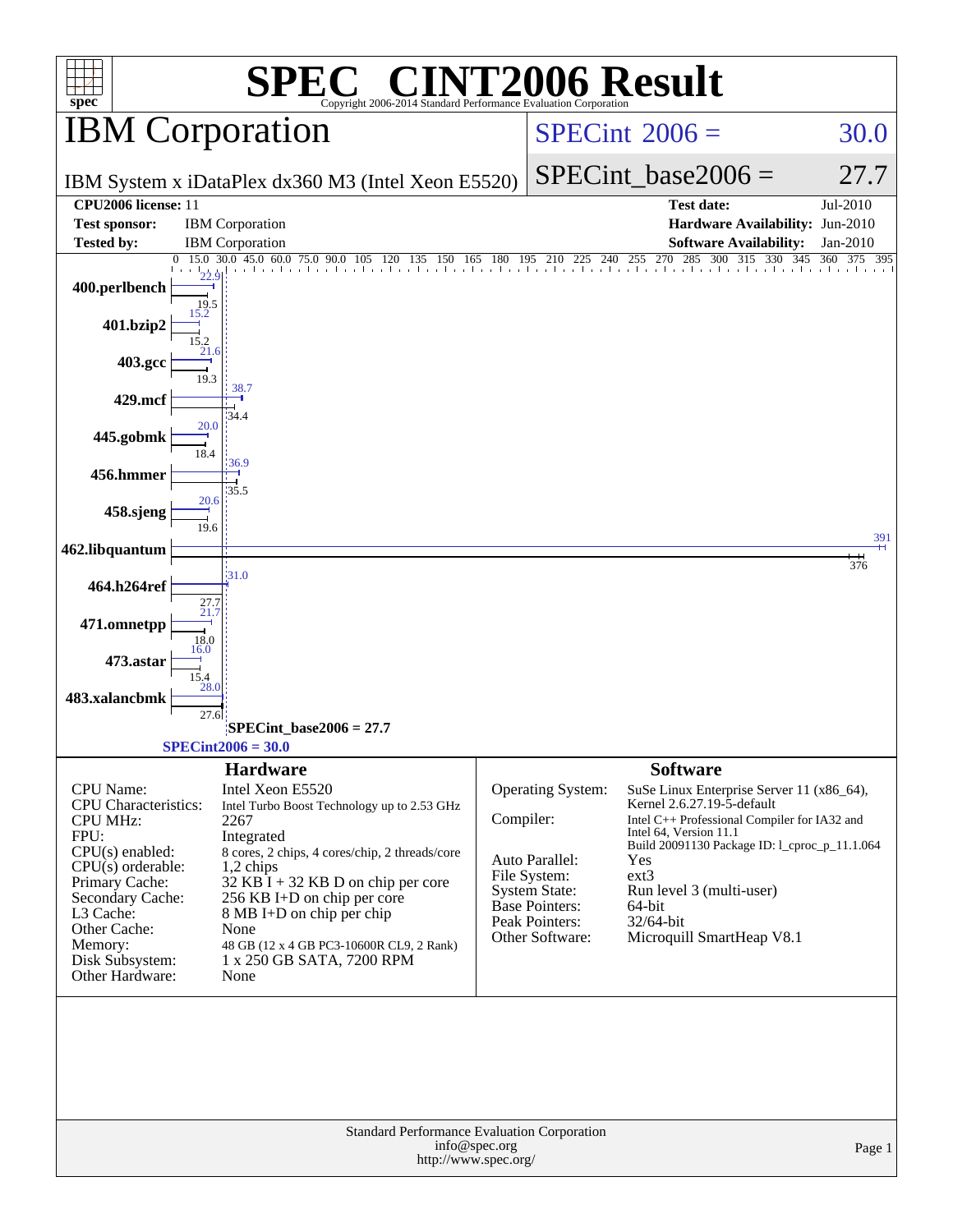

# **[SPEC CINT2006 Result](http://www.spec.org/auto/cpu2006/Docs/result-fields.html#SPECCINT2006Result)**

# IBM Corporation

### $SPECint2006 = 30.0$  $SPECint2006 = 30.0$

IBM System x iDataPlex dx360 M3 (Intel Xeon E5520)

**[CPU2006 license:](http://www.spec.org/auto/cpu2006/Docs/result-fields.html#CPU2006license)** 11 **[Test date:](http://www.spec.org/auto/cpu2006/Docs/result-fields.html#Testdate)** Jul-2010

 $SPECTnt\_base2006 = 27.7$ 

**[Test sponsor:](http://www.spec.org/auto/cpu2006/Docs/result-fields.html#Testsponsor)** IBM Corporation **[Hardware Availability:](http://www.spec.org/auto/cpu2006/Docs/result-fields.html#HardwareAvailability)** Jun-2010 **[Tested by:](http://www.spec.org/auto/cpu2006/Docs/result-fields.html#Testedby)** IBM Corporation **[Software Availability:](http://www.spec.org/auto/cpu2006/Docs/result-fields.html#SoftwareAvailability)** Jan-2010

#### **[Results Table](http://www.spec.org/auto/cpu2006/Docs/result-fields.html#ResultsTable)**

|                         | <b>Base</b>                                                                                              |       |                |       |                |             | <b>Peak</b>    |              |                |              |                |              |  |
|-------------------------|----------------------------------------------------------------------------------------------------------|-------|----------------|-------|----------------|-------------|----------------|--------------|----------------|--------------|----------------|--------------|--|
| <b>Benchmark</b>        | <b>Seconds</b>                                                                                           | Ratio | <b>Seconds</b> | Ratio | <b>Seconds</b> | Ratio       | <b>Seconds</b> | <b>Ratio</b> | <b>Seconds</b> | <b>Ratio</b> | <b>Seconds</b> | <b>Ratio</b> |  |
| $ 400.\text{perlbench}$ | 501                                                                                                      | 19.5  | 498            | 19.6  | 500            | <u>19.5</u> | 426            | 22.9         | 428            | 22.8         | 427            | 22.9         |  |
| 401.bzip2               | 636                                                                                                      | 15.2  | 635            | 15.2  | 636            | 15.2        | 635            | 15.2         | 633            | 15.2         | 633            | 15.2         |  |
| $403.\text{gcc}$        | 417                                                                                                      | 19.3  | 420            | 19.2  | 418            | <u>19.3</u> | 373            | 21.6         | 373            | 21.6         | 372            | 21.6         |  |
| $429$ mcf               | 265                                                                                                      | 34.4  | 265            | 34.4  | 266            | 34.3        | 236            | 38.7         | 236            | 38.7         | 240            | 38.0         |  |
| $445$ .gobmk            | 569                                                                                                      | 18.4  | 572            | 18.4  | 572            | 18.3        | 523            | 20.1         | 524            | 20.0         | 535            | 19.6         |  |
| $456.$ hmmer            | 263                                                                                                      | 35.5  | 266            | 35.1  | 260            | 35.8        | 254            | 36.8         | 253            | 36.9         | 253            | 36.9         |  |
| 458 sjeng               | 618                                                                                                      | 19.6  | 616            | 19.6  | 616            | 19.6        | 587            | 20.6         | 588            | 20.6         | 587            | 20.6         |  |
| 462.libquantum          | 54.6                                                                                                     | 379   | 55.8           | 371   | 55.0           | 376         | 53.4           | 388          | 53.0           | 391          | 53.0           | 391          |  |
| 464.h264ref             | 798                                                                                                      | 27.7  | 798            | 27.7  | 796            | 27.8        | 714            | 31.0         | 721            | 30.7         | 714            | 31.0         |  |
| 471.omnetpp             | 347                                                                                                      | 18.0  | 348            | 18.0  | 348            | 18.0        | 287            | 21.7         | 288            | 21.7         | 289            | 21.6         |  |
| $473$ . astar           | 455                                                                                                      | 15.4  | 454            | 15.5  | 458            | 15.3        | 437            | 16.0         | 438            | <b>16.0</b>  | 439            | 16.0         |  |
| 483.xalancbmk           | 253                                                                                                      | 27.3  | 250            | 27.6  | 247            | 27.9        | 246            | 28.0         | 249            | 27.7         | 246            | 28.0         |  |
|                         | Results appear in the order in which they were run. Bold underlined text indicates a median measurement. |       |                |       |                |             |                |              |                |              |                |              |  |

#### **[Platform Notes](http://www.spec.org/auto/cpu2006/Docs/result-fields.html#PlatformNotes)**

 Turbo Mode Enable Turbo Boost set to Traditional CPU C State Enable

#### **[General Notes](http://www.spec.org/auto/cpu2006/Docs/result-fields.html#GeneralNotes)**

 Binaries were compiled on SLES 10 with Binutils 2.18.50.0.7.20080502 'ulimit -s unlimited' was used to set the stack size to unlimited prior to run OMP\_NUM\_THREADS set to number of cores KMP\_AFFINITY set to granularity=fine,scatter

# **[Base Compiler Invocation](http://www.spec.org/auto/cpu2006/Docs/result-fields.html#BaseCompilerInvocation)**

[C benchmarks](http://www.spec.org/auto/cpu2006/Docs/result-fields.html#Cbenchmarks): [icc -m64](http://www.spec.org/cpu2006/results/res2010q3/cpu2006-20100719-12473.flags.html#user_CCbase_intel_icc_64bit_f346026e86af2a669e726fe758c88044)

[C++ benchmarks:](http://www.spec.org/auto/cpu2006/Docs/result-fields.html#CXXbenchmarks) [icpc -m64](http://www.spec.org/cpu2006/results/res2010q3/cpu2006-20100719-12473.flags.html#user_CXXbase_intel_icpc_64bit_fc66a5337ce925472a5c54ad6a0de310)

# **[Base Portability Flags](http://www.spec.org/auto/cpu2006/Docs/result-fields.html#BasePortabilityFlags)**

400.perlbench: [-DSPEC\\_CPU\\_LP64](http://www.spec.org/cpu2006/results/res2010q3/cpu2006-20100719-12473.flags.html#b400.perlbench_basePORTABILITY_DSPEC_CPU_LP64) [-DSPEC\\_CPU\\_LINUX\\_X64](http://www.spec.org/cpu2006/results/res2010q3/cpu2006-20100719-12473.flags.html#b400.perlbench_baseCPORTABILITY_DSPEC_CPU_LINUX_X64)

Continued on next page

Standard Performance Evaluation Corporation [info@spec.org](mailto:info@spec.org) <http://www.spec.org/>

Page 2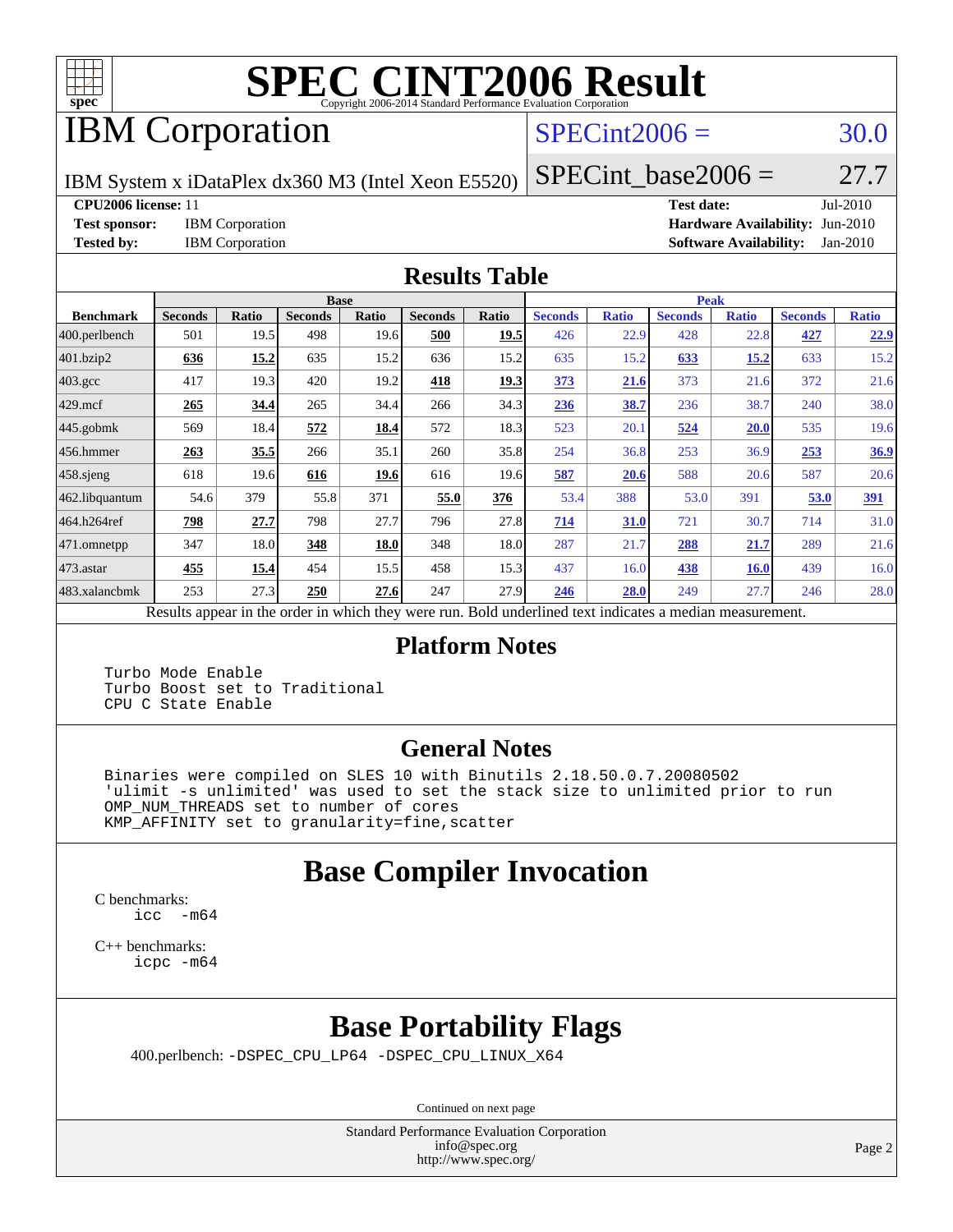

# **[SPEC CINT2006 Result](http://www.spec.org/auto/cpu2006/Docs/result-fields.html#SPECCINT2006Result)**

IBM Corporation

 $SPECint2006 = 30.0$  $SPECint2006 = 30.0$ 

IBM System x iDataPlex dx360 M3 (Intel Xeon E5520)

| <b>Test sponsor:</b> | <b>IBM</b> Corporation |
|----------------------|------------------------|
| Tested bv:           | <b>IBM</b> Corporation |

SPECint base2006 =  $27.7$ 

**[CPU2006 license:](http://www.spec.org/auto/cpu2006/Docs/result-fields.html#CPU2006license)** 11 **[Test date:](http://www.spec.org/auto/cpu2006/Docs/result-fields.html#Testdate)** Jul-2010 **[Hardware Availability:](http://www.spec.org/auto/cpu2006/Docs/result-fields.html#HardwareAvailability)** Jun-2010 **[Software Availability:](http://www.spec.org/auto/cpu2006/Docs/result-fields.html#SoftwareAvailability)** Jan-2010

# **[Base Portability Flags \(Continued\)](http://www.spec.org/auto/cpu2006/Docs/result-fields.html#BasePortabilityFlags)**

 401.bzip2: [-DSPEC\\_CPU\\_LP64](http://www.spec.org/cpu2006/results/res2010q3/cpu2006-20100719-12473.flags.html#suite_basePORTABILITY401_bzip2_DSPEC_CPU_LP64) 403.gcc: [-DSPEC\\_CPU\\_LP64](http://www.spec.org/cpu2006/results/res2010q3/cpu2006-20100719-12473.flags.html#suite_basePORTABILITY403_gcc_DSPEC_CPU_LP64) 429.mcf: [-DSPEC\\_CPU\\_LP64](http://www.spec.org/cpu2006/results/res2010q3/cpu2006-20100719-12473.flags.html#suite_basePORTABILITY429_mcf_DSPEC_CPU_LP64) 445.gobmk: [-DSPEC\\_CPU\\_LP64](http://www.spec.org/cpu2006/results/res2010q3/cpu2006-20100719-12473.flags.html#suite_basePORTABILITY445_gobmk_DSPEC_CPU_LP64) 456.hmmer: [-DSPEC\\_CPU\\_LP64](http://www.spec.org/cpu2006/results/res2010q3/cpu2006-20100719-12473.flags.html#suite_basePORTABILITY456_hmmer_DSPEC_CPU_LP64) 458.sjeng: [-DSPEC\\_CPU\\_LP64](http://www.spec.org/cpu2006/results/res2010q3/cpu2006-20100719-12473.flags.html#suite_basePORTABILITY458_sjeng_DSPEC_CPU_LP64) 462.libquantum: [-DSPEC\\_CPU\\_LP64](http://www.spec.org/cpu2006/results/res2010q3/cpu2006-20100719-12473.flags.html#suite_basePORTABILITY462_libquantum_DSPEC_CPU_LP64) [-DSPEC\\_CPU\\_LINUX](http://www.spec.org/cpu2006/results/res2010q3/cpu2006-20100719-12473.flags.html#b462.libquantum_baseCPORTABILITY_DSPEC_CPU_LINUX) 464.h264ref: [-DSPEC\\_CPU\\_LP64](http://www.spec.org/cpu2006/results/res2010q3/cpu2006-20100719-12473.flags.html#suite_basePORTABILITY464_h264ref_DSPEC_CPU_LP64) 471.omnetpp: [-DSPEC\\_CPU\\_LP64](http://www.spec.org/cpu2006/results/res2010q3/cpu2006-20100719-12473.flags.html#suite_basePORTABILITY471_omnetpp_DSPEC_CPU_LP64) 473.astar: [-DSPEC\\_CPU\\_LP64](http://www.spec.org/cpu2006/results/res2010q3/cpu2006-20100719-12473.flags.html#suite_basePORTABILITY473_astar_DSPEC_CPU_LP64) 483.xalancbmk: [-DSPEC\\_CPU\\_LP64](http://www.spec.org/cpu2006/results/res2010q3/cpu2006-20100719-12473.flags.html#suite_basePORTABILITY483_xalancbmk_DSPEC_CPU_LP64) [-DSPEC\\_CPU\\_LINUX](http://www.spec.org/cpu2006/results/res2010q3/cpu2006-20100719-12473.flags.html#b483.xalancbmk_baseCXXPORTABILITY_DSPEC_CPU_LINUX)

## **[Base Optimization Flags](http://www.spec.org/auto/cpu2006/Docs/result-fields.html#BaseOptimizationFlags)**

[C benchmarks](http://www.spec.org/auto/cpu2006/Docs/result-fields.html#Cbenchmarks):

[-xSSE4.2](http://www.spec.org/cpu2006/results/res2010q3/cpu2006-20100719-12473.flags.html#user_CCbase_f-xSSE42_f91528193cf0b216347adb8b939d4107) [-ipo](http://www.spec.org/cpu2006/results/res2010q3/cpu2006-20100719-12473.flags.html#user_CCbase_f-ipo) [-O3](http://www.spec.org/cpu2006/results/res2010q3/cpu2006-20100719-12473.flags.html#user_CCbase_f-O3) [-no-prec-div](http://www.spec.org/cpu2006/results/res2010q3/cpu2006-20100719-12473.flags.html#user_CCbase_f-no-prec-div) [-static](http://www.spec.org/cpu2006/results/res2010q3/cpu2006-20100719-12473.flags.html#user_CCbase_f-static) [-parallel](http://www.spec.org/cpu2006/results/res2010q3/cpu2006-20100719-12473.flags.html#user_CCbase_f-parallel) [-opt-prefetch](http://www.spec.org/cpu2006/results/res2010q3/cpu2006-20100719-12473.flags.html#user_CCbase_f-opt-prefetch)

[C++ benchmarks:](http://www.spec.org/auto/cpu2006/Docs/result-fields.html#CXXbenchmarks)

```
-xSSE4.2 -ipo -O3 -no-prec-div -opt-prefetch -Wl,-z,muldefs
-L/home/cmplr/usr3/alrahate/cpu2006.1.1.ic11.1/libic11.1-64bit -lsmartheap64
```
## **[Base Other Flags](http://www.spec.org/auto/cpu2006/Docs/result-fields.html#BaseOtherFlags)**

[C benchmarks](http://www.spec.org/auto/cpu2006/Docs/result-fields.html#Cbenchmarks):

403.gcc: [-Dalloca=\\_alloca](http://www.spec.org/cpu2006/results/res2010q3/cpu2006-20100719-12473.flags.html#b403.gcc_baseEXTRA_CFLAGS_Dalloca_be3056838c12de2578596ca5467af7f3)

## **[Peak Compiler Invocation](http://www.spec.org/auto/cpu2006/Docs/result-fields.html#PeakCompilerInvocation)**

[C benchmarks \(except as noted below\)](http://www.spec.org/auto/cpu2006/Docs/result-fields.html#Cbenchmarksexceptasnotedbelow): [icc -m64](http://www.spec.org/cpu2006/results/res2010q3/cpu2006-20100719-12473.flags.html#user_CCpeak_intel_icc_64bit_f346026e86af2a669e726fe758c88044)

400.perlbench: [icc -m32](http://www.spec.org/cpu2006/results/res2010q3/cpu2006-20100719-12473.flags.html#user_peakCCLD400_perlbench_intel_icc_32bit_a6a621f8d50482236b970c6ac5f55f93)

429.mcf: [icc -m32](http://www.spec.org/cpu2006/results/res2010q3/cpu2006-20100719-12473.flags.html#user_peakCCLD429_mcf_intel_icc_32bit_a6a621f8d50482236b970c6ac5f55f93)

445.gobmk: [icc -m32](http://www.spec.org/cpu2006/results/res2010q3/cpu2006-20100719-12473.flags.html#user_peakCCLD445_gobmk_intel_icc_32bit_a6a621f8d50482236b970c6ac5f55f93)

464.h264ref: [icc -m32](http://www.spec.org/cpu2006/results/res2010q3/cpu2006-20100719-12473.flags.html#user_peakCCLD464_h264ref_intel_icc_32bit_a6a621f8d50482236b970c6ac5f55f93)

[C++ benchmarks \(except as noted below\):](http://www.spec.org/auto/cpu2006/Docs/result-fields.html#CXXbenchmarksexceptasnotedbelow) [icpc -m32](http://www.spec.org/cpu2006/results/res2010q3/cpu2006-20100719-12473.flags.html#user_CXXpeak_intel_icpc_32bit_4e5a5ef1a53fd332b3c49e69c3330699)

Continued on next page

Standard Performance Evaluation Corporation [info@spec.org](mailto:info@spec.org) <http://www.spec.org/>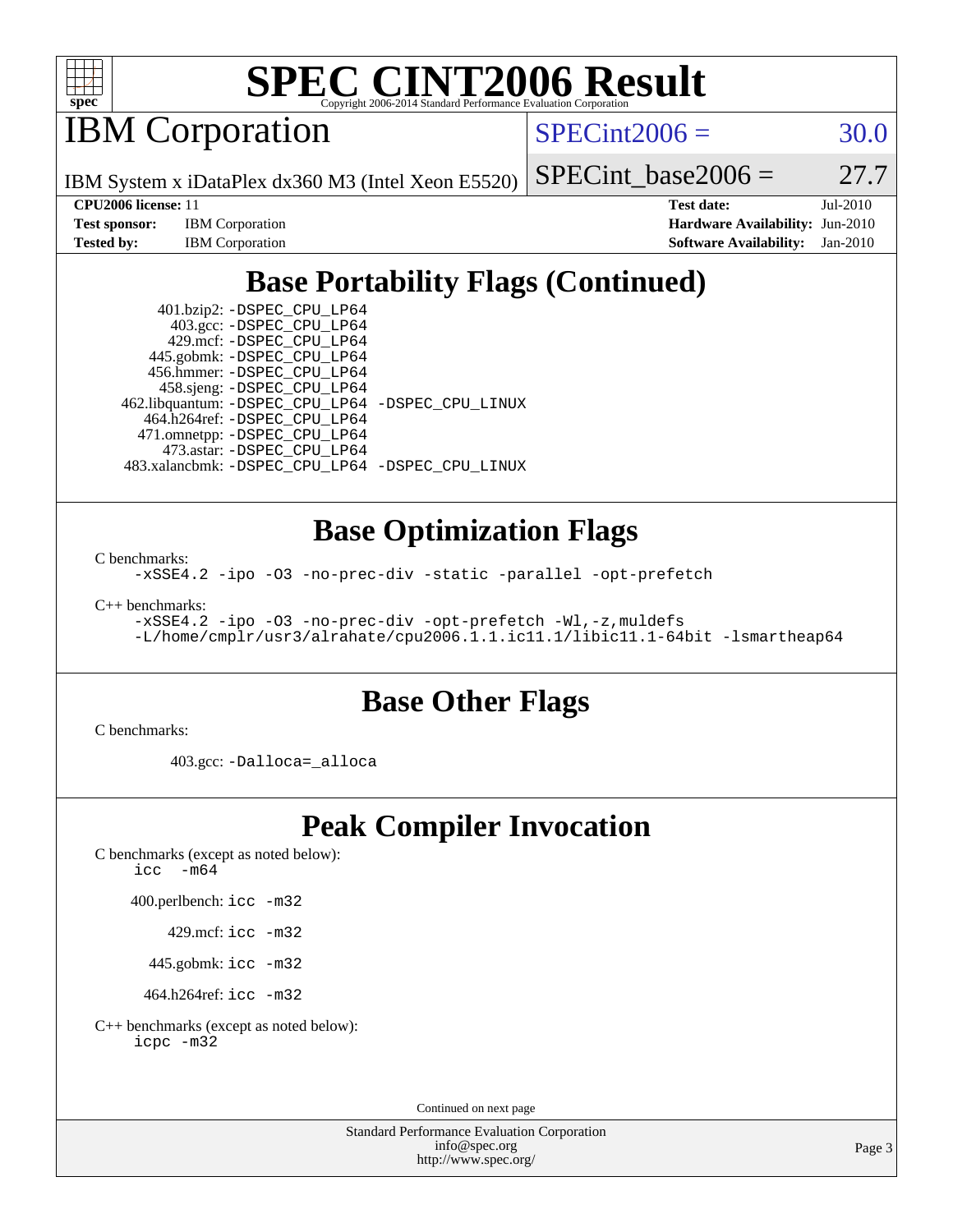

# **[SPEC CINT2006 Result](http://www.spec.org/auto/cpu2006/Docs/result-fields.html#SPECCINT2006Result)**

IBM Corporation

 $SPECint2006 = 30.0$  $SPECint2006 = 30.0$ 

IBM System x iDataPlex dx360 M3 (Intel Xeon E5520)

SPECint base2006 =  $27.7$ 

**[Test sponsor:](http://www.spec.org/auto/cpu2006/Docs/result-fields.html#Testsponsor)** IBM Corporation **[Hardware Availability:](http://www.spec.org/auto/cpu2006/Docs/result-fields.html#HardwareAvailability)** Jun-2010

**[CPU2006 license:](http://www.spec.org/auto/cpu2006/Docs/result-fields.html#CPU2006license)** 11 **[Test date:](http://www.spec.org/auto/cpu2006/Docs/result-fields.html#Testdate)** Jul-2010 **[Tested by:](http://www.spec.org/auto/cpu2006/Docs/result-fields.html#Testedby)** IBM Corporation **[Software Availability:](http://www.spec.org/auto/cpu2006/Docs/result-fields.html#SoftwareAvailability)** Jan-2010

# **[Peak Compiler Invocation \(Continued\)](http://www.spec.org/auto/cpu2006/Docs/result-fields.html#PeakCompilerInvocation)**

473.astar: [icpc -m64](http://www.spec.org/cpu2006/results/res2010q3/cpu2006-20100719-12473.flags.html#user_peakCXXLD473_astar_intel_icpc_64bit_fc66a5337ce925472a5c54ad6a0de310)

### **[Peak Portability Flags](http://www.spec.org/auto/cpu2006/Docs/result-fields.html#PeakPortabilityFlags)**

 400.perlbench: [-DSPEC\\_CPU\\_LINUX\\_IA32](http://www.spec.org/cpu2006/results/res2010q3/cpu2006-20100719-12473.flags.html#b400.perlbench_peakCPORTABILITY_DSPEC_CPU_LINUX_IA32) 401.bzip2: [-DSPEC\\_CPU\\_LP64](http://www.spec.org/cpu2006/results/res2010q3/cpu2006-20100719-12473.flags.html#suite_peakPORTABILITY401_bzip2_DSPEC_CPU_LP64)

 403.gcc: [-DSPEC\\_CPU\\_LP64](http://www.spec.org/cpu2006/results/res2010q3/cpu2006-20100719-12473.flags.html#suite_peakPORTABILITY403_gcc_DSPEC_CPU_LP64) 456.hmmer: [-DSPEC\\_CPU\\_LP64](http://www.spec.org/cpu2006/results/res2010q3/cpu2006-20100719-12473.flags.html#suite_peakPORTABILITY456_hmmer_DSPEC_CPU_LP64) 458.sjeng: [-DSPEC\\_CPU\\_LP64](http://www.spec.org/cpu2006/results/res2010q3/cpu2006-20100719-12473.flags.html#suite_peakPORTABILITY458_sjeng_DSPEC_CPU_LP64) 462.libquantum: [-DSPEC\\_CPU\\_LP64](http://www.spec.org/cpu2006/results/res2010q3/cpu2006-20100719-12473.flags.html#suite_peakPORTABILITY462_libquantum_DSPEC_CPU_LP64) [-DSPEC\\_CPU\\_LINUX](http://www.spec.org/cpu2006/results/res2010q3/cpu2006-20100719-12473.flags.html#b462.libquantum_peakCPORTABILITY_DSPEC_CPU_LINUX) 473.astar: [-DSPEC\\_CPU\\_LP64](http://www.spec.org/cpu2006/results/res2010q3/cpu2006-20100719-12473.flags.html#suite_peakPORTABILITY473_astar_DSPEC_CPU_LP64) 483.xalancbmk: [-DSPEC\\_CPU\\_LINUX](http://www.spec.org/cpu2006/results/res2010q3/cpu2006-20100719-12473.flags.html#b483.xalancbmk_peakCXXPORTABILITY_DSPEC_CPU_LINUX)

## **[Peak Optimization Flags](http://www.spec.org/auto/cpu2006/Docs/result-fields.html#PeakOptimizationFlags)**

[C benchmarks](http://www.spec.org/auto/cpu2006/Docs/result-fields.html#Cbenchmarks):

 400.perlbench: [-xSSE4.2](http://www.spec.org/cpu2006/results/res2010q3/cpu2006-20100719-12473.flags.html#user_peakPASS2_CFLAGSPASS2_LDCFLAGS400_perlbench_f-xSSE42_f91528193cf0b216347adb8b939d4107)(pass 2) [-prof-gen](http://www.spec.org/cpu2006/results/res2010q3/cpu2006-20100719-12473.flags.html#user_peakPASS1_CFLAGSPASS1_LDCFLAGS400_perlbench_prof_gen_e43856698f6ca7b7e442dfd80e94a8fc)(pass 1) [-ipo](http://www.spec.org/cpu2006/results/res2010q3/cpu2006-20100719-12473.flags.html#user_peakPASS2_CFLAGSPASS2_LDCFLAGS400_perlbench_f-ipo)(pass 2) [-O3](http://www.spec.org/cpu2006/results/res2010q3/cpu2006-20100719-12473.flags.html#user_peakPASS2_CFLAGSPASS2_LDCFLAGS400_perlbench_f-O3)(pass 2) [-no-prec-div](http://www.spec.org/cpu2006/results/res2010q3/cpu2006-20100719-12473.flags.html#user_peakPASS2_CFLAGSPASS2_LDCFLAGS400_perlbench_f-no-prec-div)(pass 2) [-static](http://www.spec.org/cpu2006/results/res2010q3/cpu2006-20100719-12473.flags.html#user_peakPASS2_CFLAGSPASS2_LDCFLAGS400_perlbench_f-static)(pass 2) [-prof-use](http://www.spec.org/cpu2006/results/res2010q3/cpu2006-20100719-12473.flags.html#user_peakPASS2_CFLAGSPASS2_LDCFLAGS400_perlbench_prof_use_bccf7792157ff70d64e32fe3e1250b55)(pass 2) [-ansi-alias](http://www.spec.org/cpu2006/results/res2010q3/cpu2006-20100719-12473.flags.html#user_peakCOPTIMIZE400_perlbench_f-ansi-alias) [-opt-prefetch](http://www.spec.org/cpu2006/results/res2010q3/cpu2006-20100719-12473.flags.html#user_peakCOPTIMIZE400_perlbench_f-opt-prefetch) 401.bzip2: [-xSSE4.2](http://www.spec.org/cpu2006/results/res2010q3/cpu2006-20100719-12473.flags.html#user_peakPASS2_CFLAGSPASS2_LDCFLAGS401_bzip2_f-xSSE42_f91528193cf0b216347adb8b939d4107)(pass 2) [-prof-gen](http://www.spec.org/cpu2006/results/res2010q3/cpu2006-20100719-12473.flags.html#user_peakPASS1_CFLAGSPASS1_LDCFLAGS401_bzip2_prof_gen_e43856698f6ca7b7e442dfd80e94a8fc)(pass 1) [-ipo](http://www.spec.org/cpu2006/results/res2010q3/cpu2006-20100719-12473.flags.html#user_peakPASS2_CFLAGSPASS2_LDCFLAGS401_bzip2_f-ipo)(pass 2) [-O3](http://www.spec.org/cpu2006/results/res2010q3/cpu2006-20100719-12473.flags.html#user_peakPASS2_CFLAGSPASS2_LDCFLAGS401_bzip2_f-O3)(pass 2) [-no-prec-div](http://www.spec.org/cpu2006/results/res2010q3/cpu2006-20100719-12473.flags.html#user_peakCOPTIMIZEPASS2_CFLAGSPASS2_LDCFLAGS401_bzip2_f-no-prec-div) [-static](http://www.spec.org/cpu2006/results/res2010q3/cpu2006-20100719-12473.flags.html#user_peakPASS2_CFLAGSPASS2_LDCFLAGS401_bzip2_f-static)(pass 2) [-prof-use](http://www.spec.org/cpu2006/results/res2010q3/cpu2006-20100719-12473.flags.html#user_peakPASS2_CFLAGSPASS2_LDCFLAGS401_bzip2_prof_use_bccf7792157ff70d64e32fe3e1250b55)(pass 2) [-auto-ilp32](http://www.spec.org/cpu2006/results/res2010q3/cpu2006-20100719-12473.flags.html#user_peakCOPTIMIZE401_bzip2_f-auto-ilp32) [-opt-prefetch](http://www.spec.org/cpu2006/results/res2010q3/cpu2006-20100719-12473.flags.html#user_peakCOPTIMIZE401_bzip2_f-opt-prefetch) [-ansi-alias](http://www.spec.org/cpu2006/results/res2010q3/cpu2006-20100719-12473.flags.html#user_peakCOPTIMIZE401_bzip2_f-ansi-alias) 403.gcc: [-xSSE4.2](http://www.spec.org/cpu2006/results/res2010q3/cpu2006-20100719-12473.flags.html#user_peakCOPTIMIZE403_gcc_f-xSSE42_f91528193cf0b216347adb8b939d4107) [-ipo](http://www.spec.org/cpu2006/results/res2010q3/cpu2006-20100719-12473.flags.html#user_peakCOPTIMIZE403_gcc_f-ipo) [-O3](http://www.spec.org/cpu2006/results/res2010q3/cpu2006-20100719-12473.flags.html#user_peakCOPTIMIZE403_gcc_f-O3) [-no-prec-div](http://www.spec.org/cpu2006/results/res2010q3/cpu2006-20100719-12473.flags.html#user_peakCOPTIMIZE403_gcc_f-no-prec-div) [-static](http://www.spec.org/cpu2006/results/res2010q3/cpu2006-20100719-12473.flags.html#user_peakCOPTIMIZE403_gcc_f-static) [-inline-calloc](http://www.spec.org/cpu2006/results/res2010q3/cpu2006-20100719-12473.flags.html#user_peakCOPTIMIZE403_gcc_f-inline-calloc) [-opt-malloc-options=3](http://www.spec.org/cpu2006/results/res2010q3/cpu2006-20100719-12473.flags.html#user_peakCOPTIMIZE403_gcc_f-opt-malloc-options_13ab9b803cf986b4ee62f0a5998c2238) [-auto-ilp32](http://www.spec.org/cpu2006/results/res2010q3/cpu2006-20100719-12473.flags.html#user_peakCOPTIMIZE403_gcc_f-auto-ilp32) 429.mcf: [-xSSE4.2](http://www.spec.org/cpu2006/results/res2010q3/cpu2006-20100719-12473.flags.html#user_peakCOPTIMIZE429_mcf_f-xSSE42_f91528193cf0b216347adb8b939d4107) [-ipo](http://www.spec.org/cpu2006/results/res2010q3/cpu2006-20100719-12473.flags.html#user_peakCOPTIMIZE429_mcf_f-ipo) [-O3](http://www.spec.org/cpu2006/results/res2010q3/cpu2006-20100719-12473.flags.html#user_peakCOPTIMIZE429_mcf_f-O3) [-no-prec-div](http://www.spec.org/cpu2006/results/res2010q3/cpu2006-20100719-12473.flags.html#user_peakCOPTIMIZE429_mcf_f-no-prec-div) [-static](http://www.spec.org/cpu2006/results/res2010q3/cpu2006-20100719-12473.flags.html#user_peakCOPTIMIZE429_mcf_f-static) [-opt-prefetch](http://www.spec.org/cpu2006/results/res2010q3/cpu2006-20100719-12473.flags.html#user_peakCOPTIMIZE429_mcf_f-opt-prefetch) 445.gobmk: [-xSSE4.2](http://www.spec.org/cpu2006/results/res2010q3/cpu2006-20100719-12473.flags.html#user_peakPASS2_CFLAGSPASS2_LDCFLAGS445_gobmk_f-xSSE42_f91528193cf0b216347adb8b939d4107)(pass 2) [-prof-gen](http://www.spec.org/cpu2006/results/res2010q3/cpu2006-20100719-12473.flags.html#user_peakPASS1_CFLAGSPASS1_LDCFLAGS445_gobmk_prof_gen_e43856698f6ca7b7e442dfd80e94a8fc)(pass 1) [-prof-use](http://www.spec.org/cpu2006/results/res2010q3/cpu2006-20100719-12473.flags.html#user_peakPASS2_CFLAGSPASS2_LDCFLAGS445_gobmk_prof_use_bccf7792157ff70d64e32fe3e1250b55)(pass 2) [-O2](http://www.spec.org/cpu2006/results/res2010q3/cpu2006-20100719-12473.flags.html#user_peakCOPTIMIZE445_gobmk_f-O2) [-ipo](http://www.spec.org/cpu2006/results/res2010q3/cpu2006-20100719-12473.flags.html#user_peakCOPTIMIZE445_gobmk_f-ipo) [-no-prec-div](http://www.spec.org/cpu2006/results/res2010q3/cpu2006-20100719-12473.flags.html#user_peakCOPTIMIZE445_gobmk_f-no-prec-div) [-ansi-alias](http://www.spec.org/cpu2006/results/res2010q3/cpu2006-20100719-12473.flags.html#user_peakCOPTIMIZE445_gobmk_f-ansi-alias) 456.hmmer: [-xSSE4.2](http://www.spec.org/cpu2006/results/res2010q3/cpu2006-20100719-12473.flags.html#user_peakCOPTIMIZE456_hmmer_f-xSSE42_f91528193cf0b216347adb8b939d4107) [-ipo](http://www.spec.org/cpu2006/results/res2010q3/cpu2006-20100719-12473.flags.html#user_peakCOPTIMIZE456_hmmer_f-ipo) [-O3](http://www.spec.org/cpu2006/results/res2010q3/cpu2006-20100719-12473.flags.html#user_peakCOPTIMIZE456_hmmer_f-O3) [-no-prec-div](http://www.spec.org/cpu2006/results/res2010q3/cpu2006-20100719-12473.flags.html#user_peakCOPTIMIZE456_hmmer_f-no-prec-div) [-static](http://www.spec.org/cpu2006/results/res2010q3/cpu2006-20100719-12473.flags.html#user_peakCOPTIMIZE456_hmmer_f-static) [-unroll2](http://www.spec.org/cpu2006/results/res2010q3/cpu2006-20100719-12473.flags.html#user_peakCOPTIMIZE456_hmmer_f-unroll_784dae83bebfb236979b41d2422d7ec2) [-ansi-alias](http://www.spec.org/cpu2006/results/res2010q3/cpu2006-20100719-12473.flags.html#user_peakCOPTIMIZE456_hmmer_f-ansi-alias) [-auto-ilp32](http://www.spec.org/cpu2006/results/res2010q3/cpu2006-20100719-12473.flags.html#user_peakCOPTIMIZE456_hmmer_f-auto-ilp32) 458.sjeng: [-xSSE4.2](http://www.spec.org/cpu2006/results/res2010q3/cpu2006-20100719-12473.flags.html#user_peakPASS2_CFLAGSPASS2_LDCFLAGS458_sjeng_f-xSSE42_f91528193cf0b216347adb8b939d4107)(pass 2) [-prof-gen](http://www.spec.org/cpu2006/results/res2010q3/cpu2006-20100719-12473.flags.html#user_peakPASS1_CFLAGSPASS1_LDCFLAGS458_sjeng_prof_gen_e43856698f6ca7b7e442dfd80e94a8fc)(pass 1) [-ipo](http://www.spec.org/cpu2006/results/res2010q3/cpu2006-20100719-12473.flags.html#user_peakPASS2_CFLAGSPASS2_LDCFLAGS458_sjeng_f-ipo)(pass 2) [-O3](http://www.spec.org/cpu2006/results/res2010q3/cpu2006-20100719-12473.flags.html#user_peakPASS2_CFLAGSPASS2_LDCFLAGS458_sjeng_f-O3)(pass 2) [-no-prec-div](http://www.spec.org/cpu2006/results/res2010q3/cpu2006-20100719-12473.flags.html#user_peakPASS2_CFLAGSPASS2_LDCFLAGS458_sjeng_f-no-prec-div)(pass 2) [-static](http://www.spec.org/cpu2006/results/res2010q3/cpu2006-20100719-12473.flags.html#user_peakPASS2_CFLAGSPASS2_LDCFLAGS458_sjeng_f-static)(pass 2) [-prof-use](http://www.spec.org/cpu2006/results/res2010q3/cpu2006-20100719-12473.flags.html#user_peakPASS2_CFLAGSPASS2_LDCFLAGS458_sjeng_prof_use_bccf7792157ff70d64e32fe3e1250b55)(pass 2) [-unroll4](http://www.spec.org/cpu2006/results/res2010q3/cpu2006-20100719-12473.flags.html#user_peakCOPTIMIZE458_sjeng_f-unroll_4e5e4ed65b7fd20bdcd365bec371b81f) 462.libquantum: [-xSSE4.2](http://www.spec.org/cpu2006/results/res2010q3/cpu2006-20100719-12473.flags.html#user_peakCOPTIMIZE462_libquantum_f-xSSE42_f91528193cf0b216347adb8b939d4107) [-ipo](http://www.spec.org/cpu2006/results/res2010q3/cpu2006-20100719-12473.flags.html#user_peakCOPTIMIZE462_libquantum_f-ipo) [-O3](http://www.spec.org/cpu2006/results/res2010q3/cpu2006-20100719-12473.flags.html#user_peakCOPTIMIZE462_libquantum_f-O3) [-no-prec-div](http://www.spec.org/cpu2006/results/res2010q3/cpu2006-20100719-12473.flags.html#user_peakCOPTIMIZE462_libquantum_f-no-prec-div) [-static](http://www.spec.org/cpu2006/results/res2010q3/cpu2006-20100719-12473.flags.html#user_peakCOPTIMIZE462_libquantum_f-static) [-parallel](http://www.spec.org/cpu2006/results/res2010q3/cpu2006-20100719-12473.flags.html#user_peakCOPTIMIZE462_libquantum_f-parallel) [-opt-prefetch](http://www.spec.org/cpu2006/results/res2010q3/cpu2006-20100719-12473.flags.html#user_peakCOPTIMIZE462_libquantum_f-opt-prefetch) [-par-schedule-static=32768](http://www.spec.org/cpu2006/results/res2010q3/cpu2006-20100719-12473.flags.html#user_peakCOPTIMIZE462_libquantum_f-par-schedule_9386bcd99ba64e99ee01d1aafefddd14) [-ansi-alias](http://www.spec.org/cpu2006/results/res2010q3/cpu2006-20100719-12473.flags.html#user_peakCOPTIMIZE462_libquantum_f-ansi-alias) 464.h264ref: [-xSSE4.2](http://www.spec.org/cpu2006/results/res2010q3/cpu2006-20100719-12473.flags.html#user_peakPASS2_CFLAGSPASS2_LDCFLAGS464_h264ref_f-xSSE42_f91528193cf0b216347adb8b939d4107)(pass 2) [-prof-gen](http://www.spec.org/cpu2006/results/res2010q3/cpu2006-20100719-12473.flags.html#user_peakPASS1_CFLAGSPASS1_LDCFLAGS464_h264ref_prof_gen_e43856698f6ca7b7e442dfd80e94a8fc)(pass 1) [-ipo](http://www.spec.org/cpu2006/results/res2010q3/cpu2006-20100719-12473.flags.html#user_peakPASS2_CFLAGSPASS2_LDCFLAGS464_h264ref_f-ipo)(pass 2) [-O3](http://www.spec.org/cpu2006/results/res2010q3/cpu2006-20100719-12473.flags.html#user_peakPASS2_CFLAGSPASS2_LDCFLAGS464_h264ref_f-O3)(pass 2) [-no-prec-div](http://www.spec.org/cpu2006/results/res2010q3/cpu2006-20100719-12473.flags.html#user_peakPASS2_CFLAGSPASS2_LDCFLAGS464_h264ref_f-no-prec-div)(pass 2) [-static](http://www.spec.org/cpu2006/results/res2010q3/cpu2006-20100719-12473.flags.html#user_peakPASS2_CFLAGSPASS2_LDCFLAGS464_h264ref_f-static)(pass 2) [-prof-use](http://www.spec.org/cpu2006/results/res2010q3/cpu2006-20100719-12473.flags.html#user_peakPASS2_CFLAGSPASS2_LDCFLAGS464_h264ref_prof_use_bccf7792157ff70d64e32fe3e1250b55)(pass 2) [-unroll2](http://www.spec.org/cpu2006/results/res2010q3/cpu2006-20100719-12473.flags.html#user_peakCOPTIMIZE464_h264ref_f-unroll_784dae83bebfb236979b41d2422d7ec2) [-ansi-alias](http://www.spec.org/cpu2006/results/res2010q3/cpu2006-20100719-12473.flags.html#user_peakCOPTIMIZE464_h264ref_f-ansi-alias)

Continued on next page

Standard Performance Evaluation Corporation [info@spec.org](mailto:info@spec.org) <http://www.spec.org/>